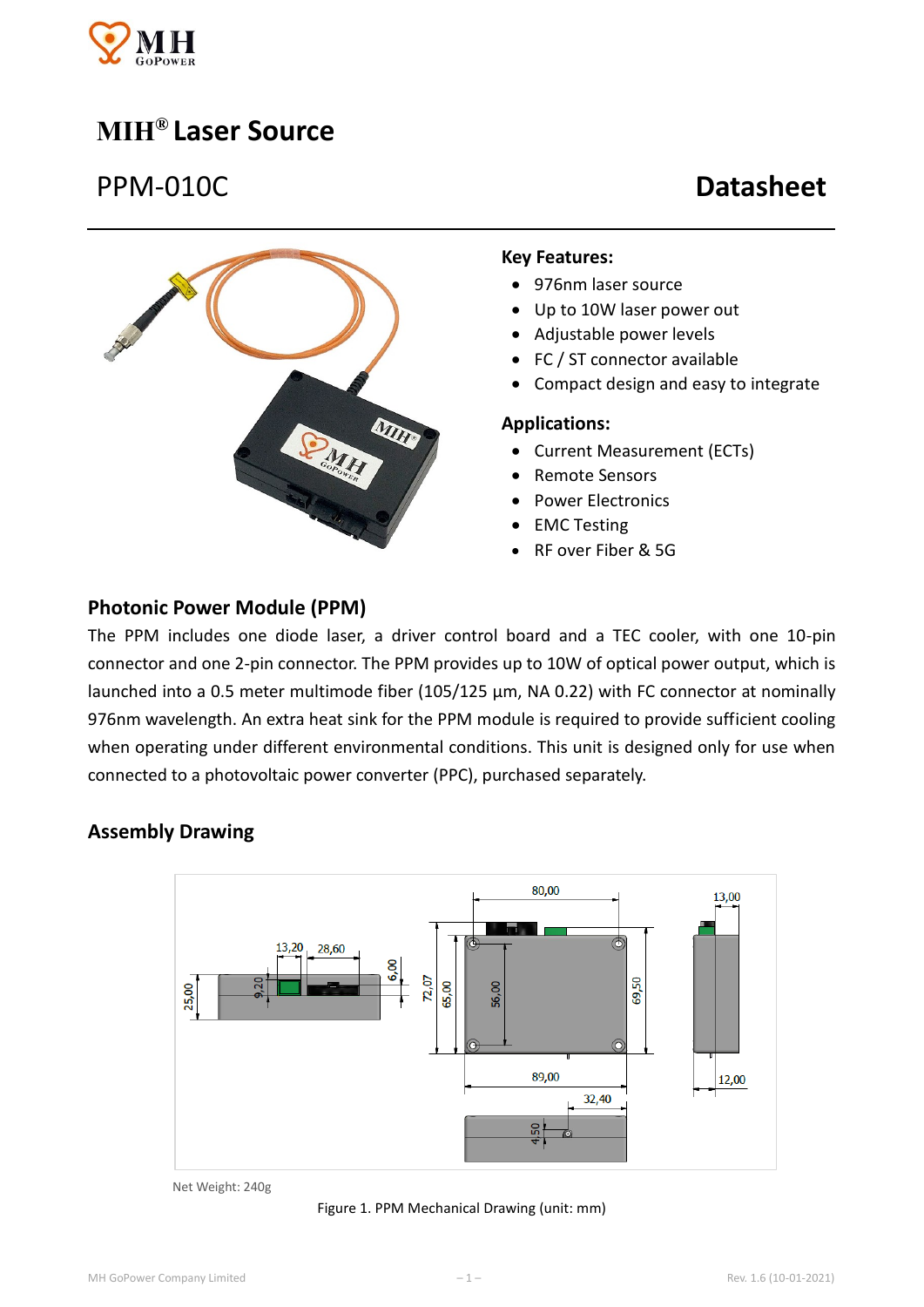

## **Operation Principle**

External power must be applied to the module in accordance with Table 1 for proper operation. The PPM accepts a supply voltage in the range of 4V to 6V.

A voltage applied on **SDN** pin enables the PPM when the voltage is higher than 1.4V, and disables the PPM when the voltage is lower than 0.95V. The output optical power can be adjusted through **LIS** pin with a voltage ranging from 0V to 2.5V. The drive current increases linearly with the voltage applied on **LIS** pin until the voltage reaches 2.5V. The drive current of the laser diode can be monitored by the voltage level on Pin **LIO**.



Figure 2. Stand-alone Application Schematic for PPM-010C

Table 1. Pin Function Descriptions

| Pin#           | Name                | Type           | Description                                                                                                                                                                                                                           |  |  |
|----------------|---------------------|----------------|---------------------------------------------------------------------------------------------------------------------------------------------------------------------------------------------------------------------------------------|--|--|
| 1              | LIS                 | Analog Input   | Laser current set-point voltage. There is an input variable resistor of 100K $\Omega$ tied to<br>GND. Setting it from OV to 2.5V will set the output laser power from 0A to 12A<br>linearly.                                          |  |  |
| $\overline{2}$ | <b>LDGD</b>         | Digital Output | Laser diode good indicator. When this pin is high, $>2V$ , the control loop is working<br>properly. When this pin is low, <0.3V, the laser diode is bad, or there is a short or<br>open circuit at the laser diode.                   |  |  |
| 3              | <b>SDN</b>          | Digital Input  | Shut down control. When the shutdown control is open (by default), this pin is 3.3V<br>and the laser will be on. To turn off the laser, short this pin to <b>GND</b> by switching<br>shut down control to close.                      |  |  |
| 4              | <b>GND</b>          | Signal Ground  | Signal ground pin.                                                                                                                                                                                                                    |  |  |
| 5              | LIO                 | Analog Output  | Laser current output indicator. The LIO can be used to monitor the output current<br>when the LIS is adjusted. OV to 2.5V indicates the laser current of from 0A to 12A<br>linearly.<br>$I_{\text{out}} = 4.8 * V_{\text{LIO}} (A)$ . |  |  |
| 6              | PGND                | Power Ground   | Power ground pin. Connect this pin directly to power supply return pass.                                                                                                                                                              |  |  |
| 7              | 5V V <sub>out</sub> | Power Output   | 5V power output. Can be used to power the voltage meter. An external capacitor<br>(100uF/25V) is required for the external line. Connect 5V V <sub>out</sub> to the positive<br>terminal and <b>PGND</b> to the negative terminal.    |  |  |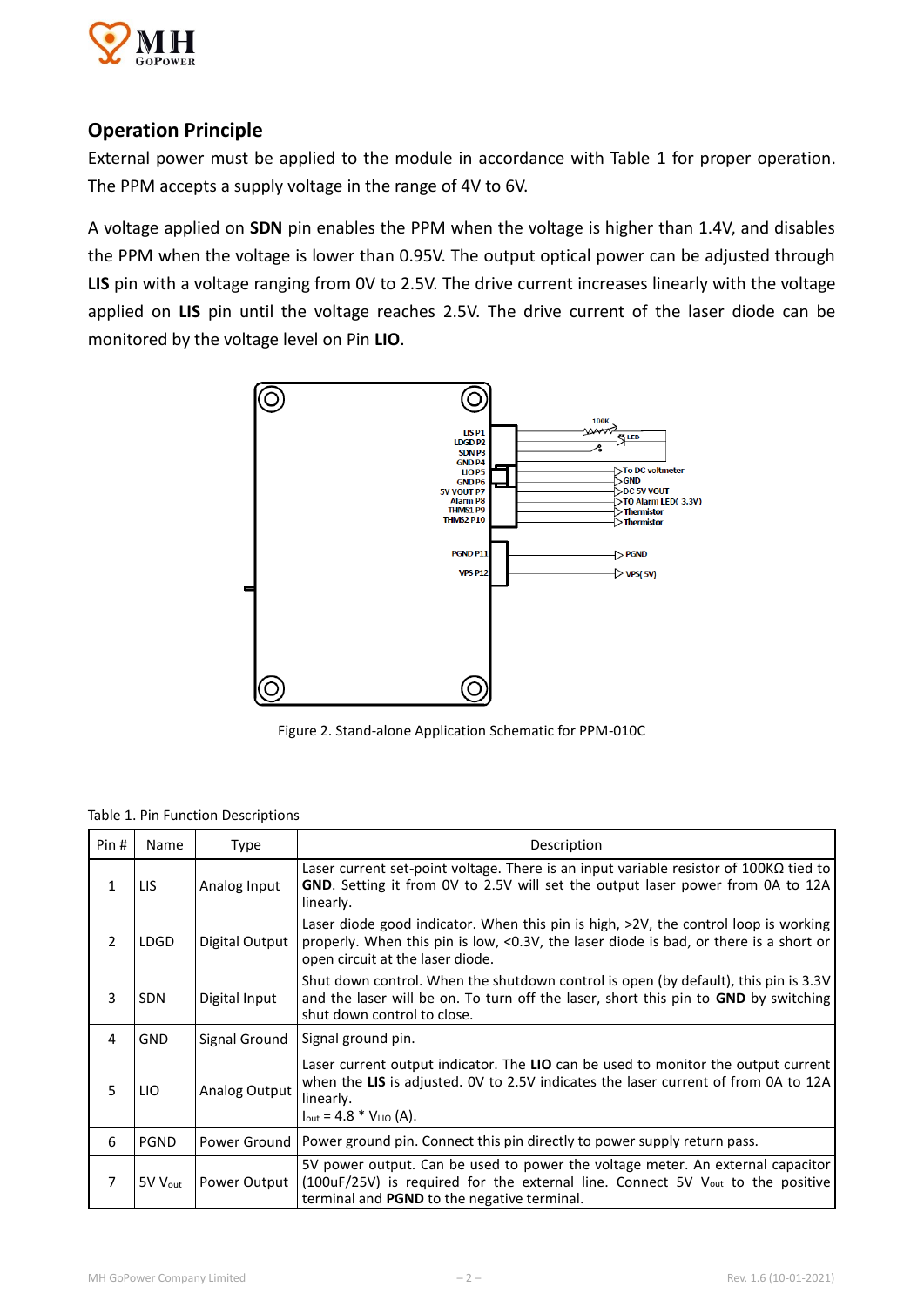

| Pin # | <b>Name</b> | Type           | Description                                                                                                                                                                                                                                                                                                             |  |  |  |  |
|-------|-------------|----------------|-------------------------------------------------------------------------------------------------------------------------------------------------------------------------------------------------------------------------------------------------------------------------------------------------------------------------|--|--|--|--|
| 8     | Alarm       | Digital Output | Warning indicator. When laser diode temperature is too high or laser driver<br>malfunctions, this pin will output 3.3V.<br>When the laser temperature is higher than 35 degrees, it will show 5Hz PWM<br>$\bullet$<br>3.3V voltage level<br>When the laser driver is abnormal, it will show a stable 3.3V voltage level |  |  |  |  |
| 9     | THMS1       | Analog Output  | Thermistor. The THMS is used to monitor case temperature based on the lookup<br>table in Figure 4. Please keep case temperature below 40°C.                                                                                                                                                                             |  |  |  |  |
| 10    | THMS2       |                | Analog Output   Same as above.                                                                                                                                                                                                                                                                                          |  |  |  |  |
| 11    | <b>PGND</b> |                | Power Ground   Power ground pin. Connect this pin directly to power supply return pass.                                                                                                                                                                                                                                 |  |  |  |  |
| 12    | <b>VPS</b>  | Power Input    | Power supply voltage. The driver will work from VPS = 4V to 6V, and 5V is<br>recommended.                                                                                                                                                                                                                               |  |  |  |  |

Note: Pin #1~10, Molex 70553-0114

Pin #11~12, Molex 39532-1002

#### **Turning Laser On and Off**

The PPM can be turned on and off by setting the **SDN** pin high and low respectively. It is recommended to turn the PPM on by the following sequence:

Turning on: turn on the PPM by providing the voltage supply on the **VPS** pin, and raising the voltage of **SDN** pin.

Turning off: turn off the PPM by lowering the voltage of **SDN** pin, and stopping the voltage supply on the **VPS** pin.

#### **Adjusting the Laser Power**

The output laser power can be adjusted by setting the laser driving current through **LIS** pin. The driving current is set by adjusting the 100KΩ variable resistor between **LIS** and **GND**, which sets input voltages of LIS. The driving current will be  $4.8 \times V_{LIS}$  (A). The voltage settings to generate specific laser power output levels are illustrated in Table 2. Actual voltage settings may vary per PPM, and exact settings will be included with the PPM.

| Laser Power(W) | Setting Voltage(V) | Driving Current(A) | Resistivity( $K\Omega$ ) |  |
|----------------|--------------------|--------------------|--------------------------|--|
| 2.00           | 0.58               | 2.76               | 23.27                    |  |
| 4.00           | 1.02               | 4.88               | 41.09                    |  |
| 6.00           | 1.47               | 7.07               | 59.47                    |  |
| 8.00           | 1.94               | 9.33               | 78.50                    |  |
| 10.00          | 2.41               | 11.54              | 97.16                    |  |

Table 2. Laser Power and Voltage Setting Chart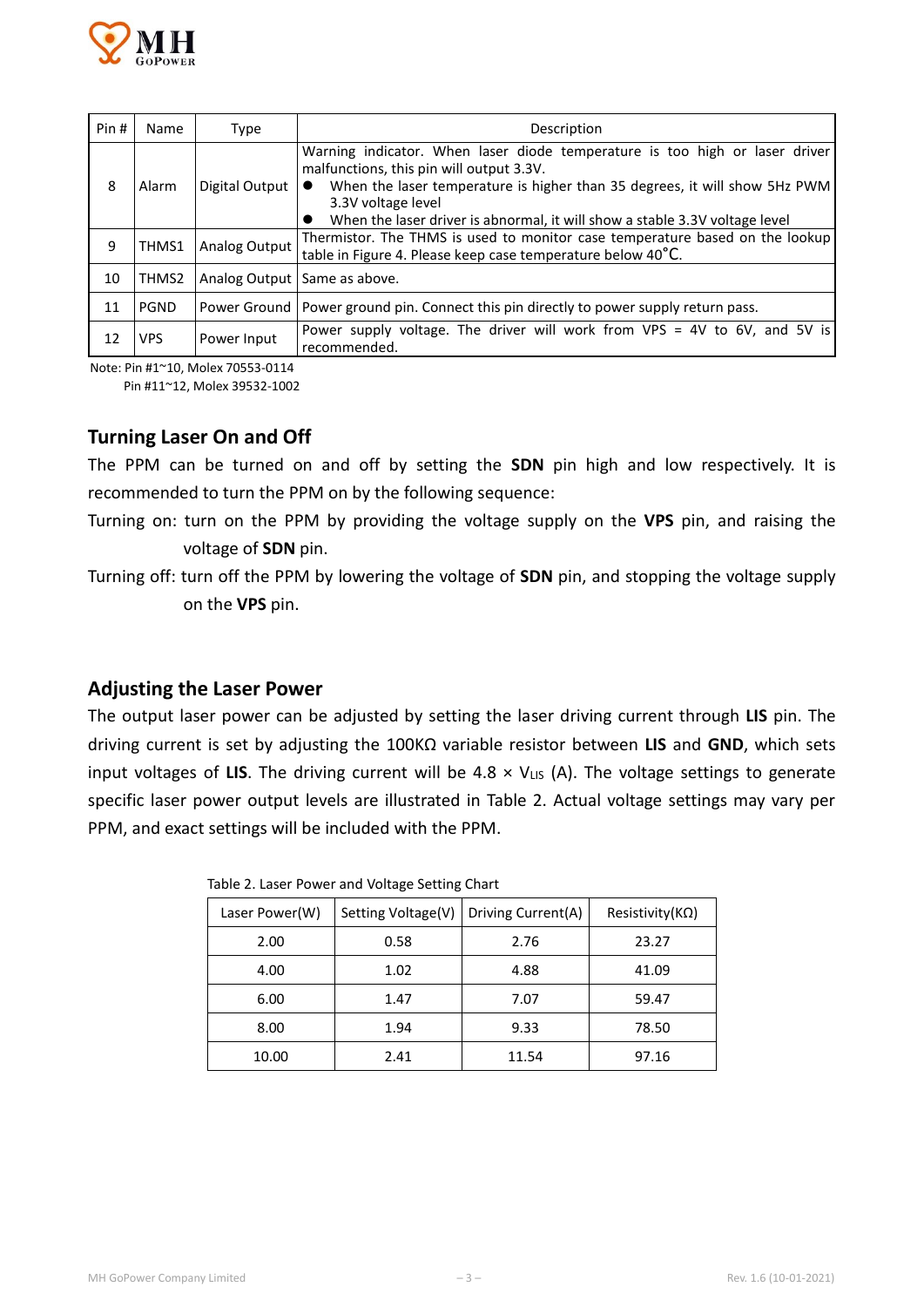



Figure 3. Laser Power & Driving Current under Different Voltage Settings

#### **Monitoring the Laser Power**

The PPM output power can be monitored by measuring the voltage on the **LIO** pin, which indicates the laser driving current level. This feature is very useful for a micro-driver based system where the ADC is available and monitoring the current in real time is required. This pin provides a very low noise voltage signal which is proportional to the output current:

$$
V_{LIO} (V) = 2.5 \times I_{out} / 12 (V).
$$

For example, when the output signal equals to 1 V, the output current is 4.8 A. **LIO** pin can be used to drive an ADC directly, and also be measured by a multimeter during debugging process.

#### **Monitoring the Case Temperature**

The case temperature can be monitored using the resistivity between **THMS1** and **THMS2**. The resistivity of the thermistor is 10kΩ at 25°C.Based on the R/T characteristics table in Figure 4, the resistivity will go up as the temperature drops, and the resistivity will go down as the temperature increases.

For example, when the resistivity reading (R2) is 29,200 $\Omega$ , the case temperature will be between  $0^{\circ}$ C ~ 5<sup>o</sup>C, determined by looking up values in the table below. Using  $0^{\circ}$ C (T1) as the reference point, we know that R1 = 32,650Ω and  $\alpha$  1 = 0.051. Putting the values into the following formula, the case temperature = 2.25°C.

Case temperature =  $T1 - \frac{\ln(\frac{R2}{R1})}{\ln(1+a)}$  $\frac{R_2}{R_1}$  $\frac{\ln(\frac{R2}{R1})}{\ln(1+\alpha1)} = 0 - \frac{\ln(\frac{29200}{32650})}{\ln(1+0.051)}$  $\frac{10(1+0.051)}{\ln(1+0.051)}$  = 2.25°C

Please keep the case temperature below 40°C, which is needed to keep the resistivity above 3603Ω. The maximum power that can be applied to this thermistor is 150mW; exceeding this power level could cause damage to the thermistor.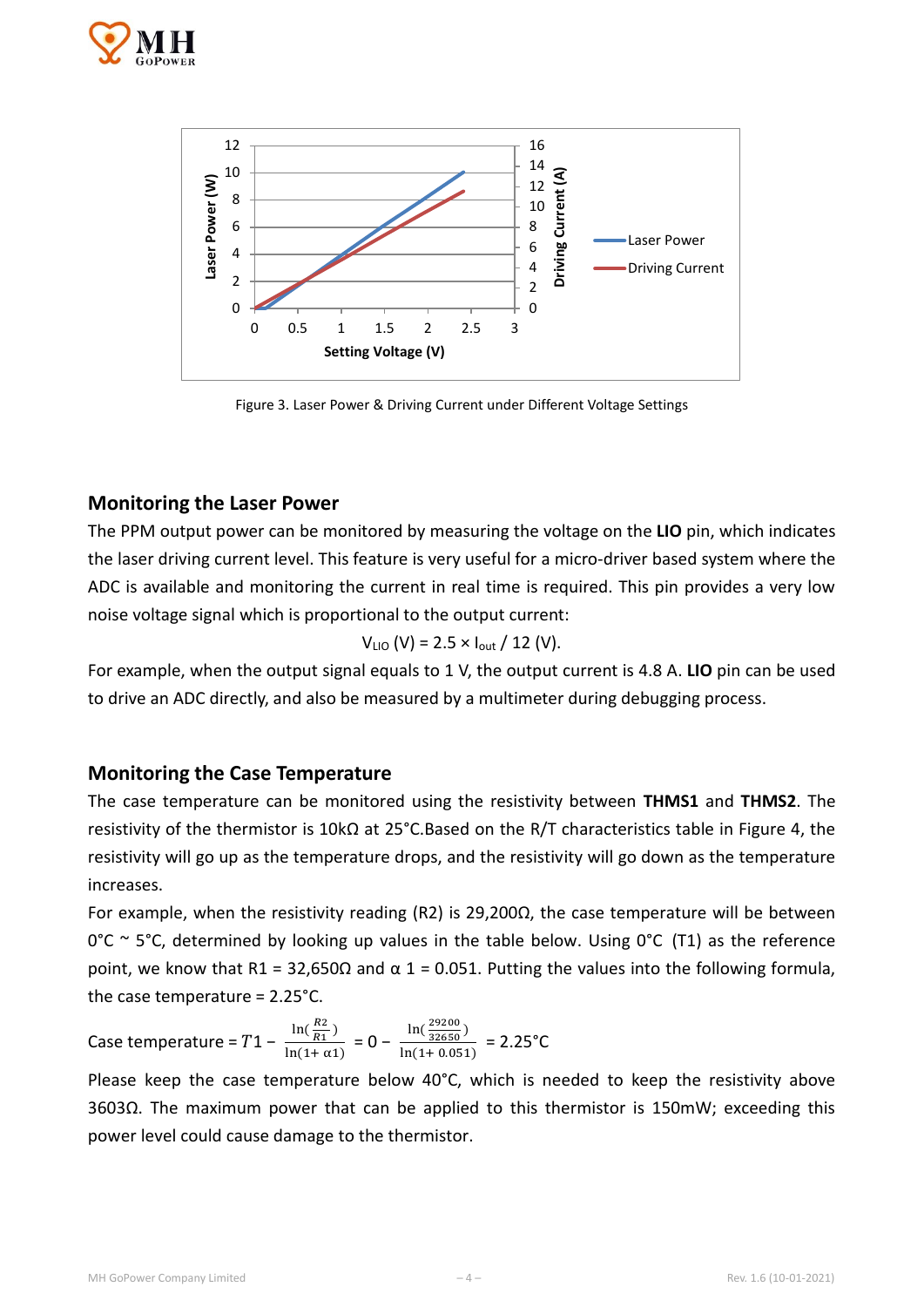

| T (°C)  | $B_{25/100} = 3988 K$ |                | T (°C) | $B_{25/100} = 3988 K$ |                |
|---------|-----------------------|----------------|--------|-----------------------|----------------|
|         | $R_T/R_{25}$          | $\alpha$ (%/K) |        | $R_T/R_{25}$          | $\alpha$ (%/K) |
| $-55.0$ | 96.3                  | 7.4            | 45.0   | 0.4369                | 3.9            |
| $-50.0$ | 67.01                 | 7.2            | 50,0   | 0.3603                | 3.8            |
| $-45.0$ | 47.17                 | 6.9            | 55.0   | 0.2986                | 3.7            |
| $-40.0$ | 33.65                 | 6.7            | 60.0   | 0.2488                | 3.6            |
| $-35.0$ | 24.26                 | 6.4            | 65.0   | 0.2083                | 3.5            |
| $-30.0$ | 17.7                  | 6.2            | 70.0   | 0.1752                | 3.4            |
| $-25.0$ | 13.04                 | 6.0            | 75.0   | 0.1481                | 3.3            |
| $-20.0$ | 9.707                 | 5.8            | 80.0   | 0.1258                | 3.2            |
| $-15.0$ | 7.293                 | 5.6            | 85.0   | 0.1072                | 3.2            |
| $-10.0$ | 5.533                 | 5.5            | 90.0   | 0.09177               | 3.1            |
| $-5.0$  | 4.232                 | 5.3            | 95.0   | 0.07885               | 3.0            |
| 0.0     | 3.265                 | 5.1            | 100.0  | 0.068                 | 2.9            |
| 5.0     | 2.539                 | 5.0            | 105.0  | 0.05886               | 2.9            |
| 10.0    | 1.99                  | 4.8            | 110.0  | 0.05112               | 2.8            |
| 15.0    | 1.571                 | 4.7            | 115.0  | 0.04454               | 2.7            |
| 20.0    | 1.249                 | 4.5            | 120.0  | 0.03893               | 2.6            |
| 25.0    | 1.0000                | 4.4            | 125.0  | 0.03417               | 2.6            |
| 30.0    | 0.8057                | 4.3            | 130.0  | 0.03009               | 2.5            |
| 35.0    | 0.6531                | 4.1            | 135.0  | 0.02654               | 2.5            |
| 40.0    | 0.5327                | 4.0            | 140.0  | 0.02348               | 2.4            |

Figure 4. R/T Characteristics of Thermistor

#### **Module Connector**

The manufacturer of the 10-pin and 2-pin connectors is Molex; P/Ns are 50-57-9410 and 39530-0002 respectively. SL crimp terminals also needed for the 10-pin connector; P/N is 16-02-0097. Refer to [https://www.molex.comhttps://www.molex.com](https://www.molex.comhttps/www.molex.com) for detailed schematics and drawings.

#### **Fiber Handling**

Follow proper fiber-handling procedures to avoid catastrophic damage in high-power lasers:

- Do not expose fiber to temperatures higher than 85°C
- Always wear gloves or finger cots when handling the fiber to avoid fiber contamination
- Whenever possible, handle fiber in loops to prevent fiber damage
- Do not drag fiber over equipment, edges or sharp objects
- Never use the fiber to pick up or support the weight of the PPM. Always handle the PPM with two hands, one holding the PPM and the other handling the fiber coil to avoid fiber damage or breakage.
- Do not allow kinks or knots to develop in the fiber. Carefully work out any tangles without pulling on the fiber as this can cause any kinks or curls to tighten and exceed the minimum bend radius.
- Do not bend a fiber with a radius smaller than specified as minimum bending radius 30 mm